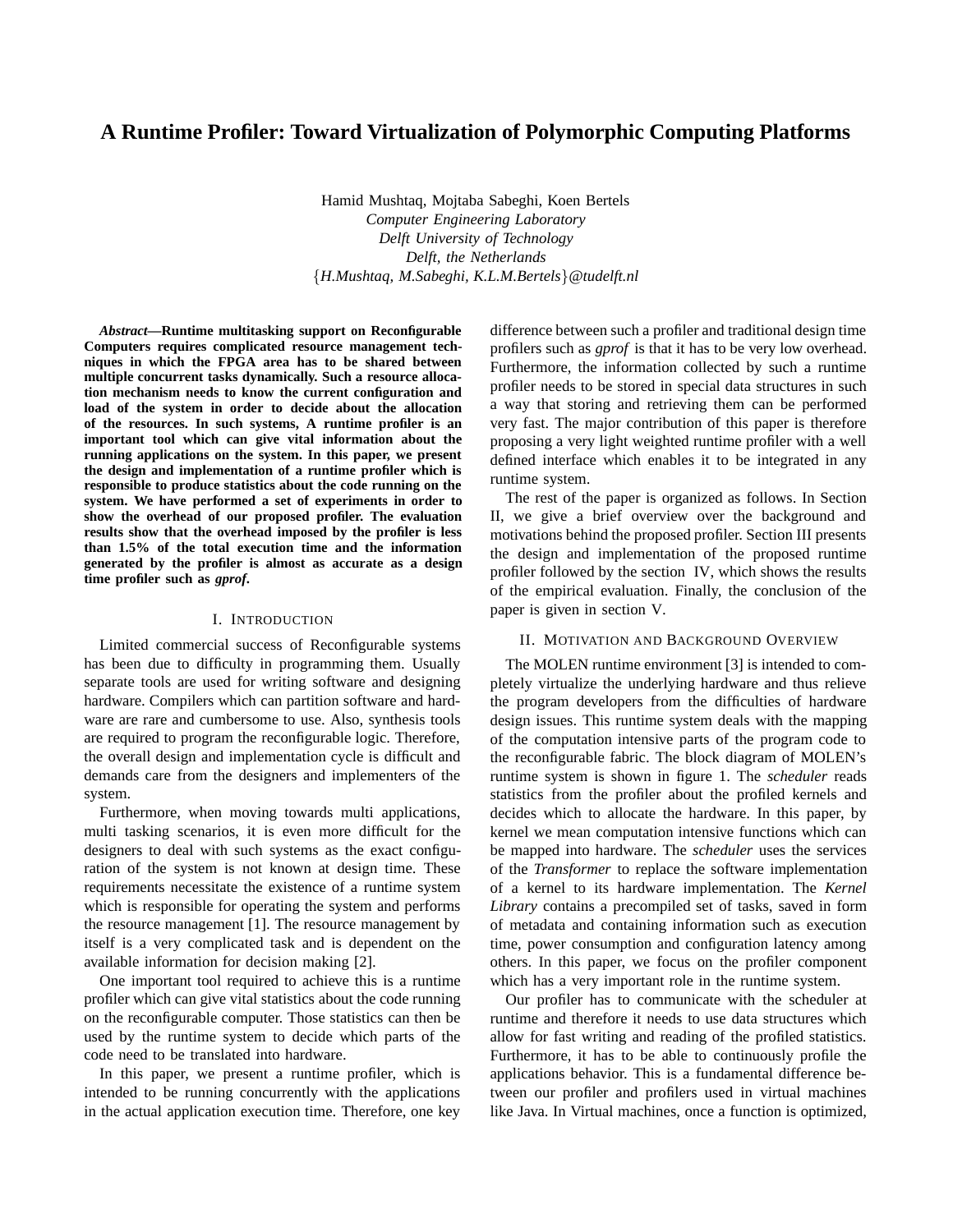

Figure 1. MOLEN's Runtime Environment

it no longer needs to be profiled. On the other hand, in our case, there is limited available hardware, and kernels may be swapped several times. Therefore, they need to be continuously profiled.

Until now, the trend for profiling reconfigurable systems was to use hardware based profilers, but our profiler takes mature instrumentation and sampling techniques from existing off line profilers and apply them for profiling reconfigurable systems. This solves the portability problem of the hardware based profilers. Moreover, using a software based profiler we can easily work with virtual addresses of the operating systems which is a must when profiling software functions.

Table I summarizes different techniques used in the literature for profiling. It covers the instrumentation based profilers, sampling based profilers and hardware based profilers. In this table, we discuss different methods used in each type of profilers as well as the advantages and disadvantages for them. We also included some example for each type.

We have to work with executable binaries and therefore, we cannot perform compile or link time code injection like what *GProf* or *ATOM* do. We need to either modify the executable binary, so that it can contain and use an instrumentation code or use a hardware approach as used by the *frequency loop detection profiler* and *DAProf*. Although the hardware approach has a very low overhead, it has some disadvantages. One obvious disadvantage is that it is not very portable. A hardware design made for one system might not fit into another one. The second disadvantage is that we need to take care of the virtual addresses in the system. At the hardware level we only see the physical addresses. In cases such as *frequency loop detection profiler* which only deals with small loops that can be seen from the instruction bus, they don't require knowing the virtual addresses. On the other hand, in our case, in which we deal with software implementations, we require to know the virtual addresses of the instructions in the programs.

To implement the instrumentation part of the profiler in software, one possible approach is to do a native binary code interpretation and JIT compiling, like *Pin* and *Dynamo*. Although this approach is very useful to create versatile profiling tools like *Pin*, it has some disadvantages. The first of which is that it is slow. We created a *Pin* tool which

Table I COMPARISON OF DIFFERENT TYPES OF PROFILERS

|                                      |                                                                                                  | PHILIPPITI<br>.                                                                                                                                                                       | 111011LLLV                                                                                                                                                                                                                            |                                                                                                |
|--------------------------------------|--------------------------------------------------------------------------------------------------|---------------------------------------------------------------------------------------------------------------------------------------------------------------------------------------|---------------------------------------------------------------------------------------------------------------------------------------------------------------------------------------------------------------------------------------|------------------------------------------------------------------------------------------------|
| <b>Profiling</b><br><b>Technique</b> | <b>Method</b> used                                                                               | <b>Advantages</b>                                                                                                                                                                     | <b>Disadvantages</b>                                                                                                                                                                                                                  | <b>Examples</b>                                                                                |
| Instrumentation                      | Instrumentation<br>Code Insertion<br>at Compile and<br>Link time                                 | Platform<br>Independent                                                                                                                                                               | Cannot<br>work<br>with executable<br>binaries                                                                                                                                                                                         | GProf <sup>[4]</sup>                                                                           |
|                                      | Instrumentation<br>Code Insertion<br>during<br>linking<br>of object files                        | Easy to port                                                                                                                                                                          | Cannot<br>work<br>with executable<br>binaries                                                                                                                                                                                         | $ATOM$ [5]                                                                                     |
|                                      | Interpretation of<br>Native<br>Binary<br>Code and JIT<br>Compilation                             | Instrumentation<br>Code can be<br>inserted<br>anywhere in<br>the code                                                                                                                 | Has<br>relatively<br>large<br>overhead. Very<br>complicated and<br>time consuming<br>to create such a<br>tool.                                                                                                                        | Pin<br>[6]<br>Dy-<br>namo [7]                                                                  |
|                                      | Modification<br>of<br>function<br>prologues<br>to<br>jump<br>to<br>an<br>Instrumentation<br>Code | Has relatively<br>low overhead.<br>Easy<br>to<br>implement<br>and port.                                                                                                               | Instrumentation<br>Code<br>cannot<br>be called from<br>anywhere in the<br>code. A function<br>prologue must<br>be of a certain<br>minimum size,<br>so that it can be<br>replaced<br>with<br>a jump to the<br>Instrumentation<br>Code. | Detours <sup>[8]</sup><br>and<br>IgProf <sup>[9]</sup>                                         |
| <b>Sampling</b>                      | Using Timer In-<br>terrupts                                                                      | Has low over-<br>head and is<br>non-intrusive                                                                                                                                         | Can<br>only<br>give<br>statistical<br>approximation<br>about time spent<br>different<br>by<br>parts of the code                                                                                                                       | GProf<br>and $[10]$                                                                            |
|                                      | Using<br>Timer<br>Interrupts<br>and<br>Hardware<br>Performance<br>Counters                       | Has<br>low<br>overhead<br>and is non-<br>intrusive.<br>Gives<br>additional<br>information<br>like the parts<br>of<br>code<br>causing more<br>cache misses,<br>pipeline stalls<br>etc. | Same as above                                                                                                                                                                                                                         | OProfile <sup>[11]</sup>                                                                       |
|                                      | Software Based                                                                                   | Easy to port                                                                                                                                                                          | Extra code has<br>to be injected                                                                                                                                                                                                      | Arnold<br>and<br>Ry-<br>der<br>$[12]$<br>and<br>Profiler<br>for<br>IBM<br>Tes-<br>taRossa [13] |
| <b>Hardware Based</b>                | Using<br>custom-<br>designed<br>hardware                                                         | Has<br>very<br>low overhead<br>and is non-<br>intrusive                                                                                                                               | It is difficult to<br>port a design to<br>another system.<br>Consideration<br>has to be given<br>to handle virtual<br>addresses.                                                                                                      | Frequency<br>Loop<br>Detection<br>Pro-<br>filer<br>$[14]$<br>and<br>DAProf[15]                 |

just counts the number of time each function is called in an application and observed that the overhead was never less than 20%. Another disadvantage of this approach is that it is very complicated and time consuming to write a native binary code interpreter and JIT compiler for any processor.

In our profiler, we choose to replace the function prologue with an unconditional jump to the instrumentation code and have the instrumentation code contain the removed prologue as well as an unconditional jump back to the remaining part of the instrumented function. This approach has some advantages. Firstly, with this approach, low overhead profiling can be achieved by using an efficient instrumentation code. Secondly, this approach is much less complicated than the native binary code interpretation approach. Lastly, this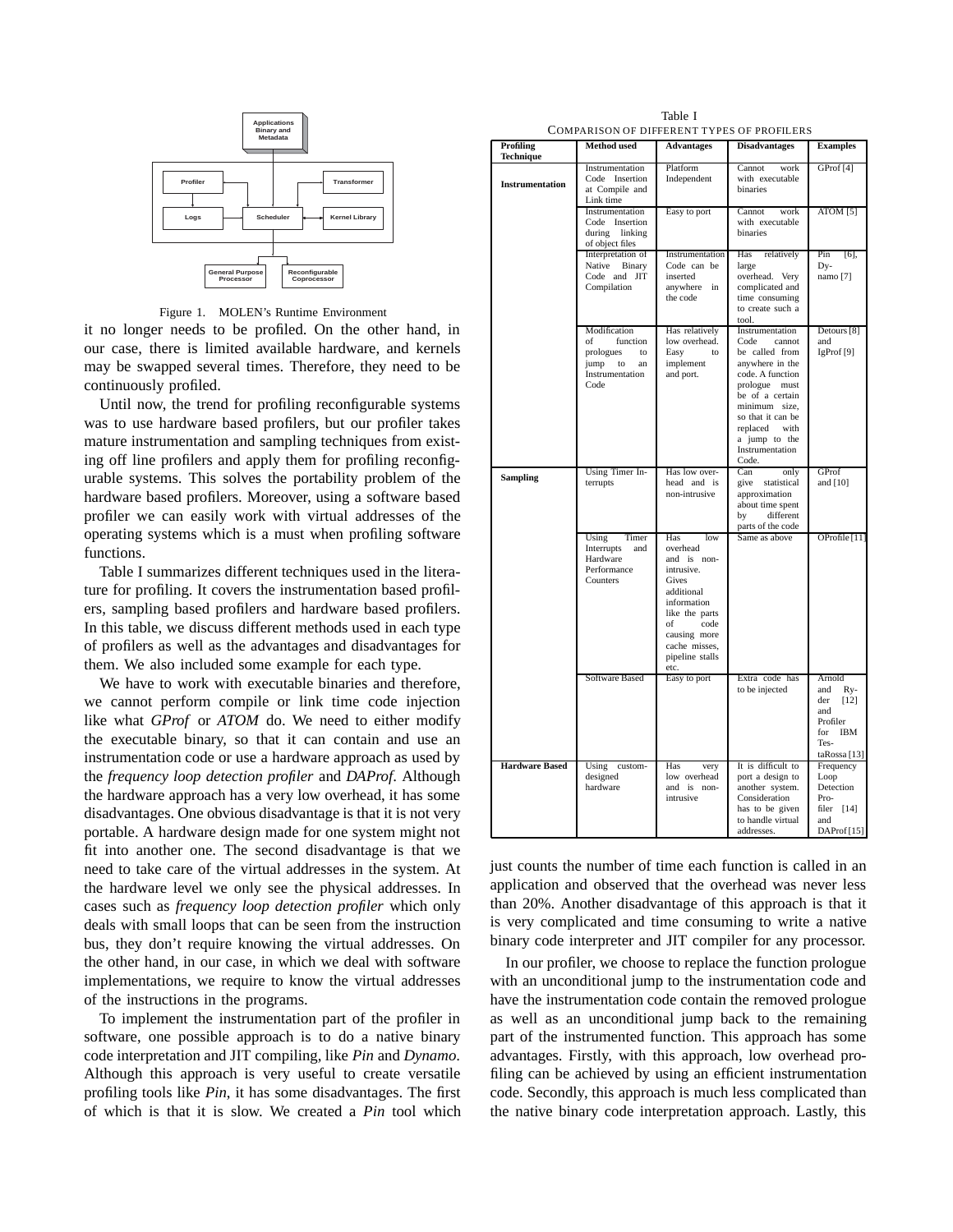technique is very portable, because one has only to deal with function prologues and not the rest of the code inside the functions.

One important issue in the instrumentation code is the way it saves the collected information. As the interaction between the scheduler and profiler is in real time, using normal files is not an option and the data has to be kept in the memory. For this purpose different techniques can be used. For example one can use a */proc* file to save the information. In our profiler, we propose the use of a shared memory and double buffering mechanism to store and read profiled data. The shared memory is shared between the profiler and the scheduler. Using this technique, we have been able to lower the overhead of the profiler to as low as less than 1% for typical applications.

Another contribution of our profiler is in how we use a daemon that runs continuously and injects instrumentation code to applications without any input from the user. The OS kernel is modified so that it sends a signal to the daemon whenever a new program is loaded for execution. On receiving that signal, the daemon injects instrumentation code into the application. To inject code, the daemon uses the *Injector* utility. After the instrumentation code is injected into the application, the application can perform self-instrumentation, that is, it automatically update function call counts in shared memory on entering functions. In this way, our profiler is able to profile multiple programs run by multiple users, without their input and without them noticing it. Another novel technique in our profiler is how we used an off line program, known as the *Extractor*, to extract vital information from a program, so that the code injection takes minimal time. For each program, the *Extractor* also creates a file which contains function ranges, so that the daemon can know which function was executing when a sample at a timer interrupt was taken. This is done by using program counter value at time of the interrupt and process ID of the interrupted process. In this way, the daemon can calculate approximate time spent by functions.

#### III. DESIGN AND IMPLEMENTATION

As explained before, our runtime system is intended to make a completely virtualized and transparent hardware layer available to program developers. In such a system, the programs are developed to be executed on the General Purpose Processor(GPP) and therefore the program developers are not bothered with complex hardware design issues. It is thus the runtime system's responsibility to map those parts of the application which can be accelerated into the hardware. Our profiler has to be able to profile the applications on the GPP in the first place and when a kernel is mapped into the FPGA, it has to be able to continue the profiling of the kernel on the FPGA. As a result, our profiling mechanism has two aspects; the profiling on the GPP, and the profiling on the reconfigurable fabric.



Figure 2. Interaction of different parts of our profiler with the *profiled application* and the *scheduler*

As on the reconfigurable side, we use the MOLEN hardware organization and MOLEN programming paradigm, we employ the MOLEN runtime primitives [16], to perform the profiling. This will be discussed in more detail later in this section.

On the GPP side, our profiler runs on the Linux operating system. Its task is to keep statistics of the running kernels on a general purpose processor and present that information to the *Scheduler*. Our profiler performs both Instrumentation and Sampling profiling. The current implementation has been done and tested successfully on machines with x86 processors, both single-core and multi-core.

Through Instrumentation profiling, we want to record the number of times different functions have been called. To instrument programs, we need some mechanism to inject code into programs. In this way, our code injector replace the prologue of each function that has to be profiled with an unconditional jump to the instrumentation code and the instrumentation code contains a jump back to the rest of the profiled function besides the prologue of the profiled function.

We are not only interested in the number of times different functions are called, but also approximate time spent per function. For that purpose, we perform sampling.

Our profiler consists of several different parts. The interaction between those parts is shown in figure 2. The *Extractor* utility is used to create instrumentation code file besides others, from an executable *elf* file. The *Injector* utility is used to inject instrumentation code and map *Shared Memory* into the address space of the profiled program. The *Injector* utility uses the *Ptrace* API in Linux to inject and modify code at runtime. The local APIC Timer interrupts update the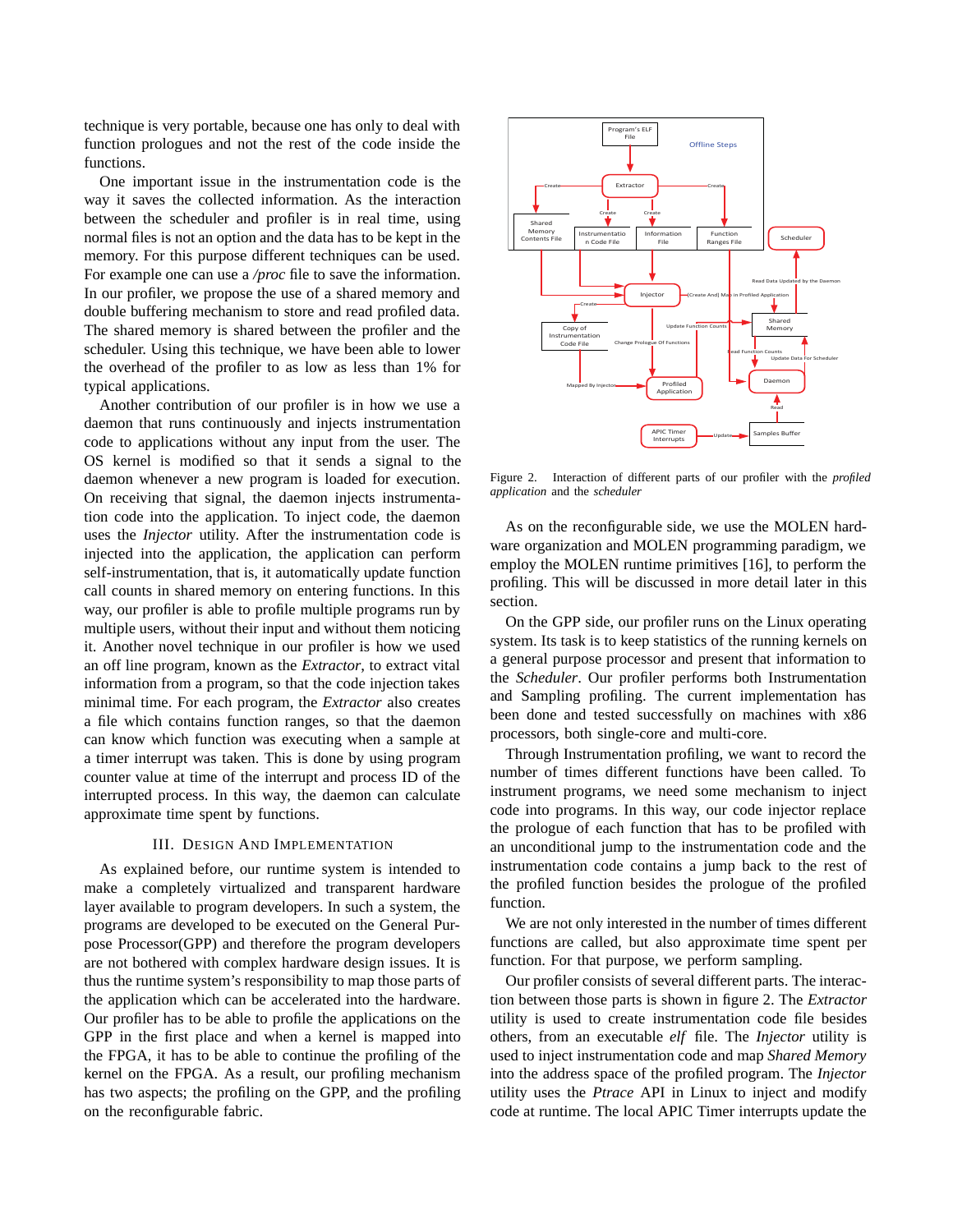

Figure 3. Contents of Shared Memory

*Samples Buffer*. Note that in case of processors other than x86, we can use their own local timer interrupts to update the *Samples Buffer*. Finally, the *Daemon* combines information from different places in a form that can be quickly and easily read by the *Scheduler*. The purpose of the *Shared Memory* is to keep the *function calls counts* of profiled functions as well as information to be read by the *Scheduler*. The reason we have employed the *Shared Memory* technique is because it is the fastest possible method to communicate data.

One very important part of the profiler is the shared memory structure and the access mechanism to it. This shared memory is in fact the interface of our profiler with the other components of our runtime system. Knowing this interface, it is very trivial to incorporate our profiler to any other runtime system as well. Figure 3 shows a schematic view of the shared memory. The middle portion of the *Shared Memory* is used to present data to the *Scheduler*. That data contains the difference of function calls counts and functions samples counts for a given span time. We also used a double buffering mechanism through which we make sure that the scheduler does not read inconsistent data, i.e., at the same time that the daemon is writing to the shared memory. At the bottom of the shared memory is a hash table which is indexed by a function name or ID and points out to the corresponding location of the collected data in the middle portion.

When a kernel is mapped to the hardware, its profiling has to be continued in order to have a valid (updated) status of the systems at each point in time. Within the MOLEN programming paradigm, the mapping of the kernels to the reconfigurable fabric is being done by the MOLEN SET and EXECUTE APIs [16]. This way, the profiling can be delegated to these APIs when the hardware execution is happening. Each kernel intended to be executed on the hardware should be invoked by the EXECUTE API from the runtime system. Therefore, in the execute phase we exactly know which kernel is going to be executed and as a result the EXECUTE can update the corresponding values in the shared memory. This mechanism guarantees that function call counts updates in case of hardware execution. To update the values in the shared memory, we use the same code as we use in the injected codes in the instrumentation profiling.

Table II INSTRUMENTATION OVERHEAD (SECS)

|          | Normal | Profiling | overhead |
|----------|--------|-----------|----------|
| multiply | 9.681  | 10.092    | 4.25%    |
| coremark | 12.496 | 12.654    | 1.26%    |
| tcf      | 7.083  | 7.089     | $< 1\%$  |
| h264enc  | 40.774 | 40.865    | $< 1\%$  |
| minisat2 | 29.004 | 29.155    | $~1\%$   |

# IV. PERFORMANCE EVALUATION

To test the performance of our profiler, we have used benchmarks from different areas. One of this is PC version of *tcf*, which is a Stationary Noise Filter used in hArtes [17] demonstration. We used a snd file of size 19 MB as the input. Then we have *minisat2* [18], which is an industrial scale SAT solver. Note that we have removed the randomness part in *minisat2*, so that our results do not vary from run to run. The input file for the *minisat* benchmark contained 630 variables and 2280 clauses. Then we have *H264/AVC encoder*, from MediaBench II benchmarks [19], which is an H264 encoder application. For the H264 encoder application, we used an input file of size 5.2 MB and bit rate of 45020 bps. Next, we have *coremark* [20], which is a free synthetic benchmark from *EEMBC* [21]. Finally, we have a benchmark that we created ourselves, known as *multiply*. That program calls a multiply function which just returns product of two numbers, one billion times. Normally, such tiny functions are inlined by the compiler and therefore profiling would not be required for them. However, testing the profiler with such tiny functions gives us an idea of the worst case performance of the Instrumentation Profiling. To avoid inlining of the multiply function, the *multiply* application is compiled with optimizations turned off.

We performed different experiments which are discussed in the following.

### *A. Instrumentation Overhead*

Table II shows the instrumentation overhead of our profiler. From the table we can see that the overhead of our profiler, except for the *multiply* application, is always less than 1.5%. The low overhead for applications other than *multiply* was expected because our profiler only adds three instructions to original functions for profiling. The overhead for the *multiply* application here is relatively large because it repeatedly calls a very tiny function that just returns product of two numbers.

The readings given in table II were calculated by running each of the benchmark ten times and then taking the mean values.

#### *B. Sampling and Daemon Overhead*

In table III, we show the results achieved without performing instrumentation. The purpose of not performing instrumentation in this case is to quantify the overhead imposed by sampling and the *Daemon*. The results are compared with those achieved from *OProfile*. The readings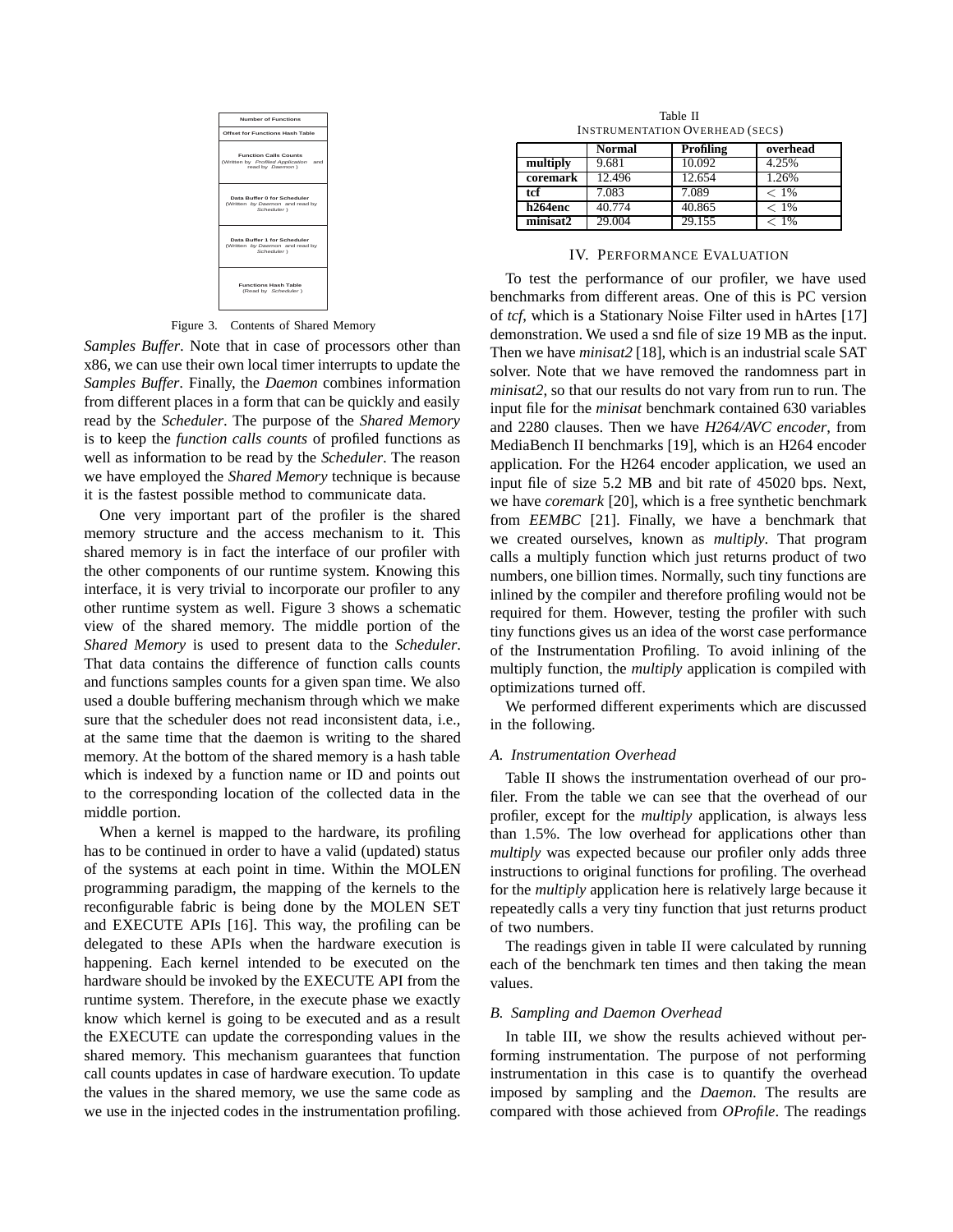| Table III                           |          |                 |                 |  |
|-------------------------------------|----------|-----------------|-----------------|--|
| <b>SAMPLING AND DAEMON OVERHEAD</b> |          |                 |                 |  |
|                                     | Normal   | <b>OProfile</b> | Our             |  |
|                                     |          |                 | <b>Profiler</b> |  |
|                                     | multiply |                 |                 |  |
| Time (secs)                         | 9.681    | 9.677           | 9.688           |  |
| Overhead                            |          | $< 1\%$         | $< 1\%$         |  |
| coremark                            |          |                 |                 |  |
| Time (secs)                         | 12.496   | 12.510          | 12.495          |  |
| Overhead                            |          | $< 1\%$         | $< 1\%$         |  |
| tef                                 |          |                 |                 |  |
| Time (secs)                         | 7.083    | 7.121           | 7.126           |  |
| Overhead $(\% )$                    |          | $< 1\%$         | $< 1\%$         |  |
| h264enc                             |          |                 |                 |  |
| Time (secs)                         | 40.774   | 40.838          | 41.034          |  |
| Overhead                            |          | $< 1\%$         | $< 1\%$         |  |
| $\overline{\text{minis}}$ at2       |          |                 |                 |  |
| Time (secs)                         | 29.004   | 29.037          | 29.058          |  |
| Overhead                            |          | $< 1\%$         | $< 1\%$         |  |

given in table III are means of 10 readings. From that table, we can see that the overhead for both *OProfile* and our profiler is negligible. It has to be noted here that we only used the *timer interrupt event* for *OProfile*, so as to make it functionally equal to our profiler.

# *C. Sampling Accuracy*

In this part, we checked the accuracy of the sampling part of our profiler by comparing it with gprof [4]. Here we used the same benchmark applications that we used in the previous section, i.e., those which take more than 10 seconds to execute. We ran each program five times, both with our profiler and with *gprof*, so that we could get the mean values . The results are given in table IV. In this table, means of percentages of total time spent for the functions which took the most time according to *gprof* are given. The functions are sorted by percentages of total time spent, given by *gprof*. From the table, it can be seen that the mean values for both our profiler and *gprof* are almost the same. This was expected as we are using the same technique as *gprof*. The only difference is that we take our samples through the local APIC timer interrupts, so that we can take samples for multi-cores, while *gprof* uses the kernel timer interrupt and therefore cannot perform sampling for multi-cores. Since the default Linux kernel timer interrupt occurs at the rate of 100 per second, we also set the frequency of the local APIC timers interrupt to 100 per second for fair comparison.

# *D. Overall Overhead*

In the first part of this experiment, we tested our benchmark applications with all parts of the profiler working. The means of ten readings are shown in table V. The results are as expected, that is all applications other than *the multiply* application have overhead of less than 1.5%. Moreover, overall overhead for all application is almost the same as that for instrumentation overhead, thus reinforcing the fact that sampling and the *daemon* have very low overheads.

In the second part of the experiment, we ran all the benchmark applications simultaneously with all parts of the

| Table IV                                       |                          |                     |       |                           |  |
|------------------------------------------------|--------------------------|---------------------|-------|---------------------------|--|
| <b>SAMPLING ACCURACY OF OUR PROFILER</b>       |                          |                     |       |                           |  |
| <b>Function</b>                                |                          |                     |       | Our Pro-<br>filer $(\% )$ |  |
|                                                | coremark                 |                     |       |                           |  |
| crcu8                                          |                          |                     | 31.13 |                           |  |
| core_state_transition                          |                          | 30.05               | 31.20 |                           |  |
| core bench list                                |                          | 13.85               |       | 15.14                     |  |
| matrix mul matrix bitextract                   |                          | 5.48                | 5.55  |                           |  |
|                                                | minisat2                 |                     |       |                           |  |
| Solver::propagate                              |                          | 74.87               |       | 75.05                     |  |
| Solver::analyze                                |                          | 13.56<br>4.45       |       | 13.53                     |  |
|                                                | Solver::litRedundant     |                     |       | 4.43                      |  |
|                                                | Solver::cancelUntil      |                     |       | 2.92                      |  |
| $h264$ enc                                     |                          |                     |       |                           |  |
|                                                | SetupFastFullPelSearch   |                     |       | 32.63                     |  |
| dct_luma                                       |                          | 11.17               | 10.60 |                           |  |
|                                                | biari_encode_symbol      |                     |       | 7.30                      |  |
|                                                | <b>SetupLargerBlocks</b> |                     | 3.42  |                           |  |
| Table V                                        |                          |                     |       |                           |  |
| <b>OVERALL OVERHEAD OF OUR PROFILER (SECS)</b> |                          |                     |       |                           |  |
|                                                | <b>Normal</b>            | <b>Our Profiler</b> |       | Overhead                  |  |
| <b>Single Application Execution</b>            |                          |                     |       |                           |  |
| multiply                                       | 9.681                    | 10.112              |       | 4.45%                     |  |
| coremark<br>12.496                             |                          | 12.655              |       | 1.27%                     |  |
| 7.083<br>tcf                                   |                          | 7.088               |       | $< 1\%$                   |  |
| h264enc<br>40.774                              |                          | 41.158              |       | $< 1\%$                   |  |
| minisat2<br>29.099                             |                          | 29.040              |       | $< 1\%$                   |  |
| <b>Multiple Applications Execution</b>         |                          |                     |       |                           |  |
| <b>Five benchmarks</b>                         | 92.32                    | 93.04               |       | $< 1\%$                   |  |
|                                                |                          |                     |       |                           |  |

profiler working. We repeated the experiment five times and took the mean values which are shown in bottom of table V. The results show that the profiling overhead is less than 1%.

Our results shows that our profiling system is at par with *Dynamo*, which has overhead of less that 1.5% and better than the profiler presented in [12] which has average overhead of 3%. It has to be noted though that pieces of code which are optimized by Dynamo are never profiled again, while our profiler has to continuously profile all the functions.

# *E. Percentage of Profilable functions*

Our profiler replaces prologues of to be profiled functions with a jump instruction. For that purpose, a function's prologue must be at least 5 bytes because the jump instruction in an x86 consumes 5 bytes. Most of the functions do have at least 5 bytes of prologue, but some functions, usually of very small size, do not. By prologue instructions, we mean instructions which prepare the stack and registers for use within a function and not any instruction that is used afterwards. In table VI, we have shown the number of function which are profilable for different applications. We have also listed the optimization levels used to compile those applications, the purpose of which is to see if optimizations make it any harder to find profilable functions. Except for *coremark*, all applications have more than 90% of profilable functions and both *h264enc* and *minisat2* are using high level of optimizations. The reason that *coremark* has only 72.5% of profilable functions is because there are many functions of very small sizes.

We have to only use prologue and that is why we have the limitation on the size of it. One can say if the prologue